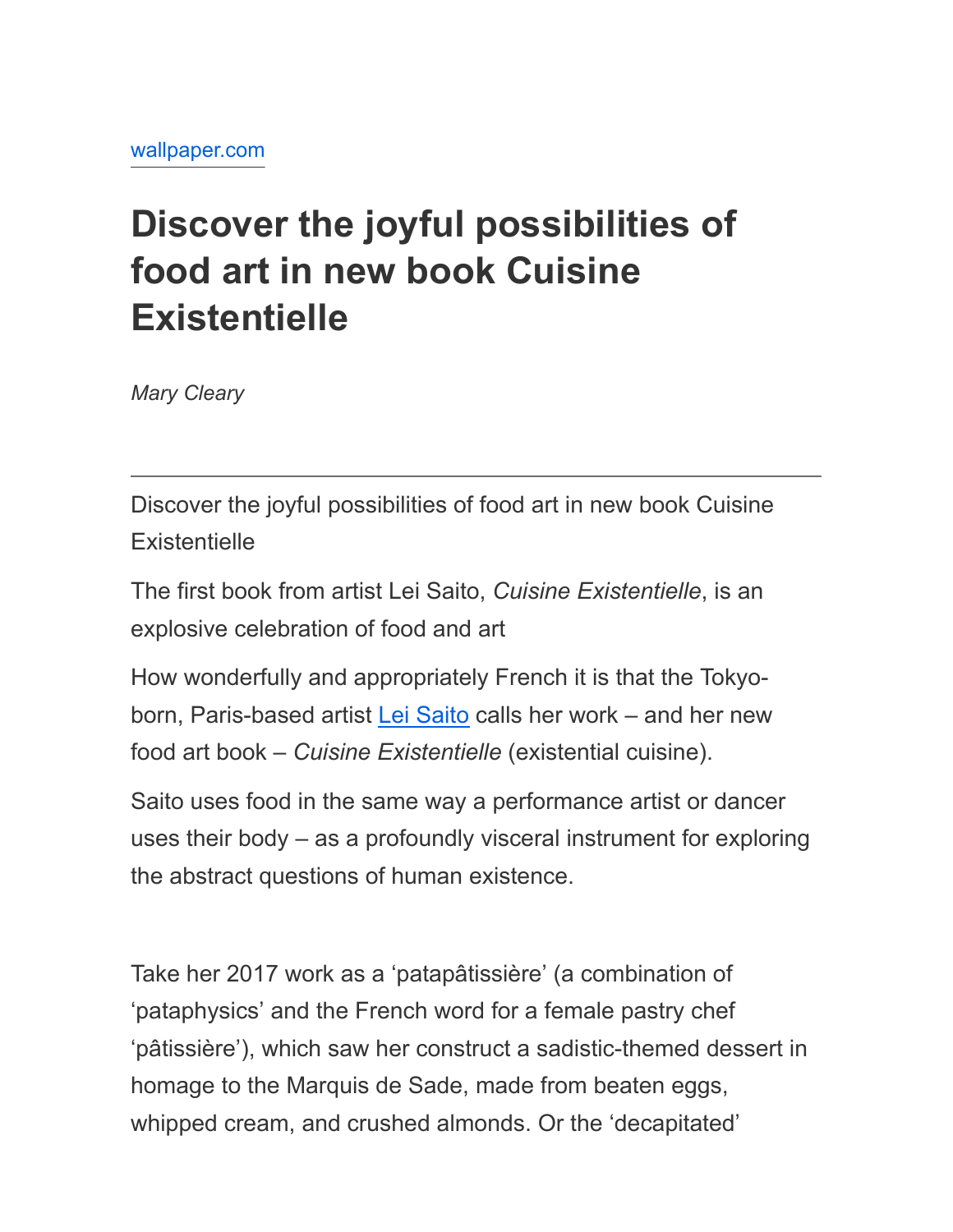pastries dressed in raspberry coulis she made for a Bastille Day celebration at the Palais de Tokyo in Paris.

Or even her first Paris exhibition, where she flooded an ice rink with clementine jelly, understanding that the combination of blue and orange and the light – a manufactured *l'heure bleue* (twilight) *–* would make the space look as though it had disappeared.

It is food as philosophy, and philosophy as Dionysian pleasure. No surprise that Saito sees artist Robert Filliou's belief that 'art is what makes life more interesting than art' as a defining principle of her own work.

Now, those who are familiar with Saito's work or want to become more familiar with it can pick up her first book – *Cuisine Existentielle*.

The book features vibrant images of fantastical creations alongside three essays – by art writer Agnieszka Gratza, food journalist Alain Kruger, and art historian Thomas Schlesser –discussing the meaning of existential cuisine.

It is a probing and joyful book filled with surrealist imagery and poetic prose that meditates on the pleasures of a life lived artfully.

Schlesser writes in his essay 'Barbaric and Stunning': 'Of what does a work of art speak? Of life, of course. We embrace and love each other a lot; we engage in socialising, battles, exploits, and have our lows; we suffer and die, too, probably too much. And then